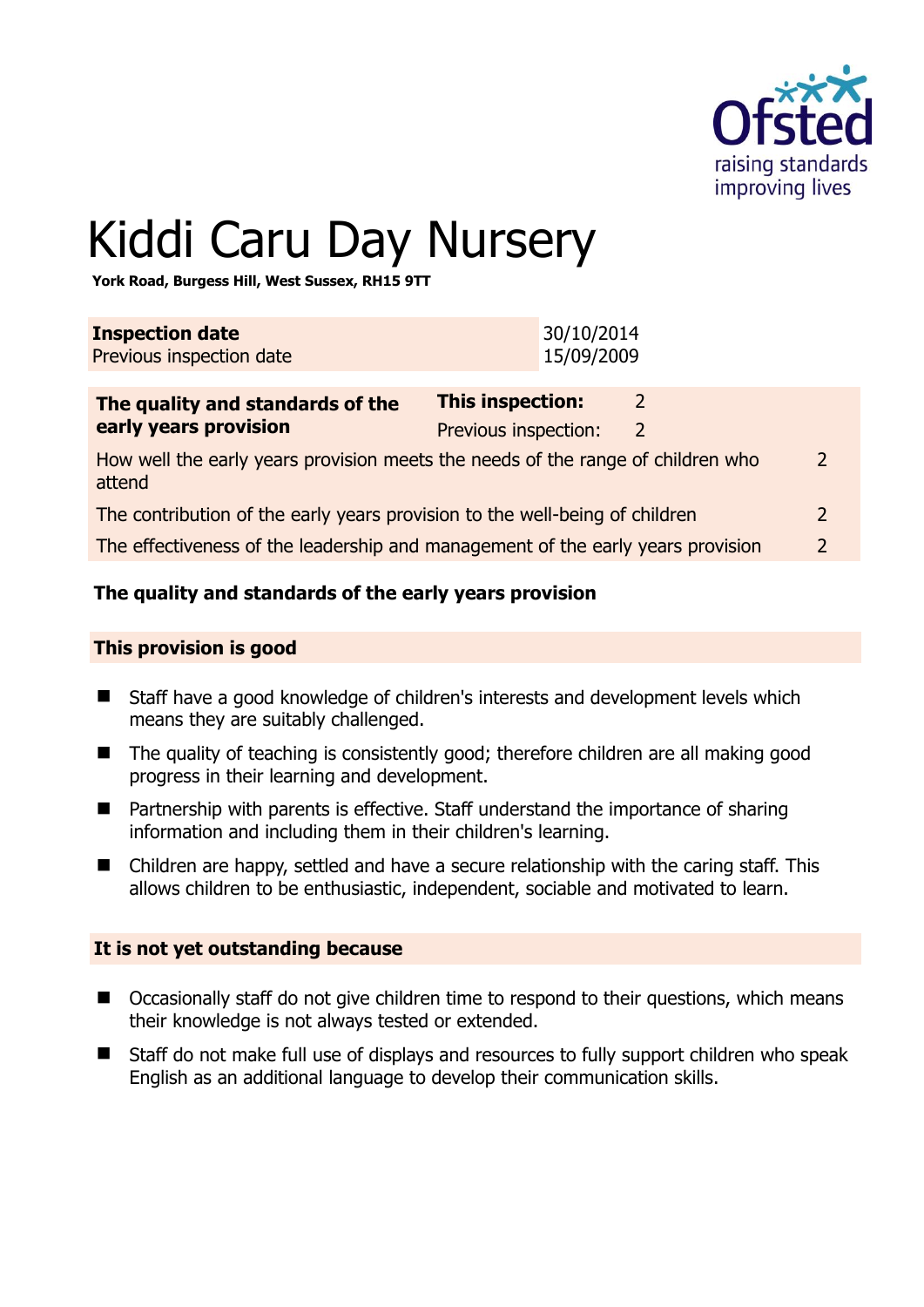# **Information about this inspection**

Inspections of registered early years provision are:

- $\bullet$  scheduled at least once in every inspection cycle the current cycle ends on 31 July 2016
- scheduled more frequently where Ofsted identifies a need to do so, for example where provision was previously judged inadequate
- **•** brought forward in the inspection cycle where Ofsted has received information that suggests the provision may not be meeting the legal requirements of the Early Years Foundation Stage or where assessment of the provision identifies a need for early inspection
- **•** prioritised where we have received information that the provision is not meeting the requirements of the Early Years Foundation Stage and which suggests children may not be safe
- scheduled at the completion of an investigation into failure to comply with the requirements of the Early Years Foundation Stage.

# **Inspection activities**

- The inspector observed activities in all rooms and the outdoor area.
- The inspector spoke to staff and management at appropriate times during the inspection.
- The inspector sampled the setting's policies and children's development folders.
- $\blacksquare$  The inspector took part in a joint observation with the manager.
- The inspector spoke to parents to gain their views and opinions on the setting and staff.

**Inspector**  Hannah Barter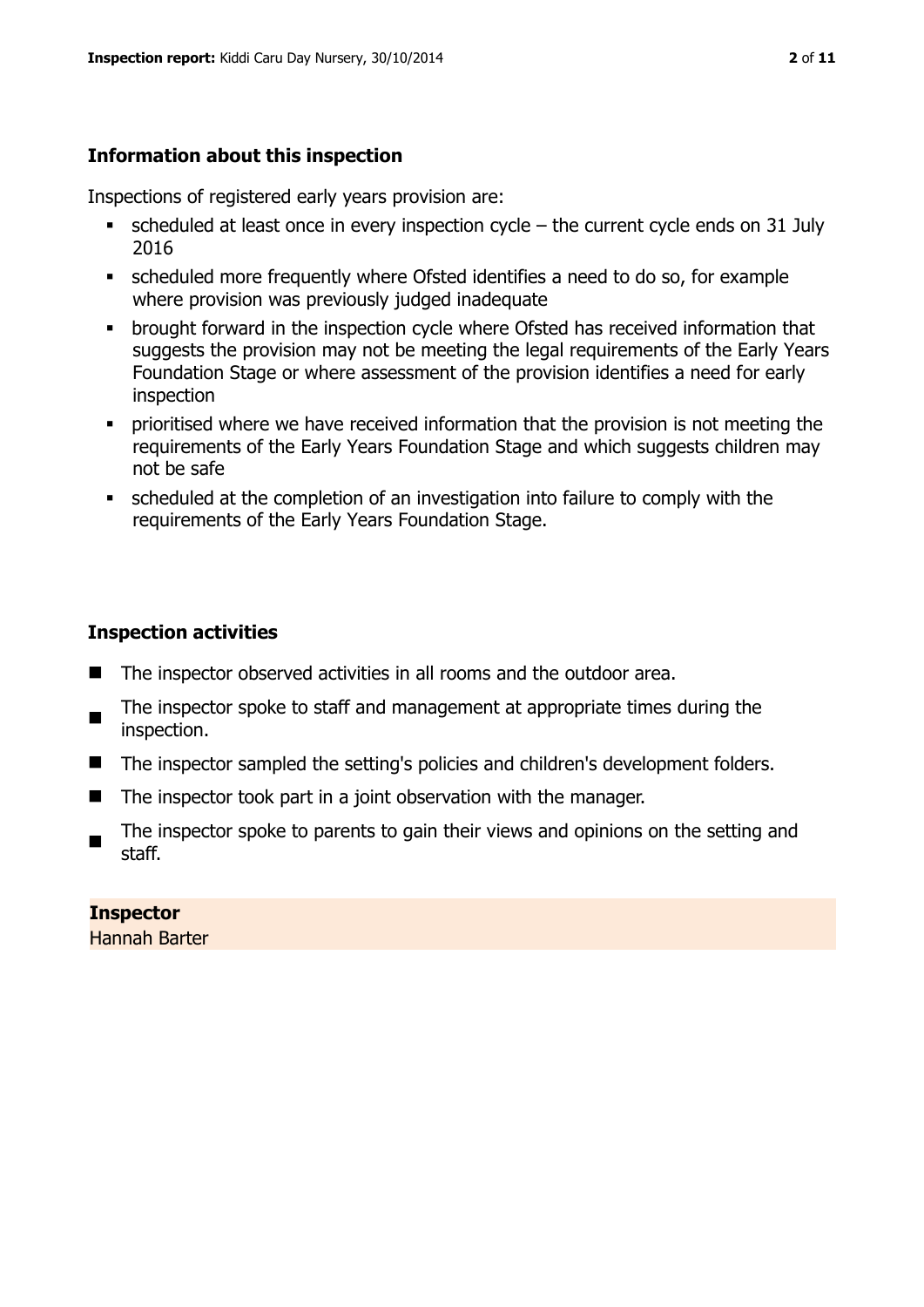# **Full report**

#### **Information about the setting**

Kiddi Caru Day Nursery is one of 19 nurseries run by The Childcare Corporation. It registered in 2007 and operates from a purpose-built, self-contained unit in Burgess Hill, West Sussex. All parts of the building are wheelchair accessible. All children have access to an adjacent outdoor play area. The setting is open from 7.30am to 6.30pm on Mondays to Fridays for 51 weeks a year. There are currently 151 children on roll who are within the early years age range and are from the surrounding urban and rural areas. The setting supports children with special educational needs and/or disabilities and makes provision for children who speak English as an additional language. The setting is registered on the Early Years Register. There are 28 members of staff who work directly with the children, of whom 26 hold early years qualifications to at least level 2. The majority of the staff hold a paediatric first-aid certificate. The setting is in receipt of funding to provide free early education for two-, three- and four-year-olds. The manager holds a qualification in early years care and education at level 4.

#### **What the setting needs to do to improve further**

#### **To further improve the quality of the early years provision the provider should:**

- qive children more time to process staff's questions and respond appropriately, to further develop their knowledge
- strengthen the use of displays and resources to further support children who speak English as an additional language.

#### **Inspection judgements**

#### **How well the early years provision meets the needs of the range of children who attend**

The quality of teaching is consistently good. Staff have a secure understanding of how to promote all areas of learning and development to children. They provide suitable levels of challenge and therefore all children are making good progress. Staff work in partnership with parents and gain suitable information from them before their children start, which helps them to plan effectively. Children's development is monitored using a development wheel which makes it clear for parents to understand the level of their child's development according to the Early Years Foundation Stage curriculum. Staff share all assessments with parents, including the progress check for two-year-olds, and encourage parents to contribute to these. This supports children's learning at home. Staff have a good knowledge of children's interests. Through prior knowledge and regular observations they incorporate these into the planning cycle and consequently children's next steps are planned for. This means that staff prepare all children very well for their next stage in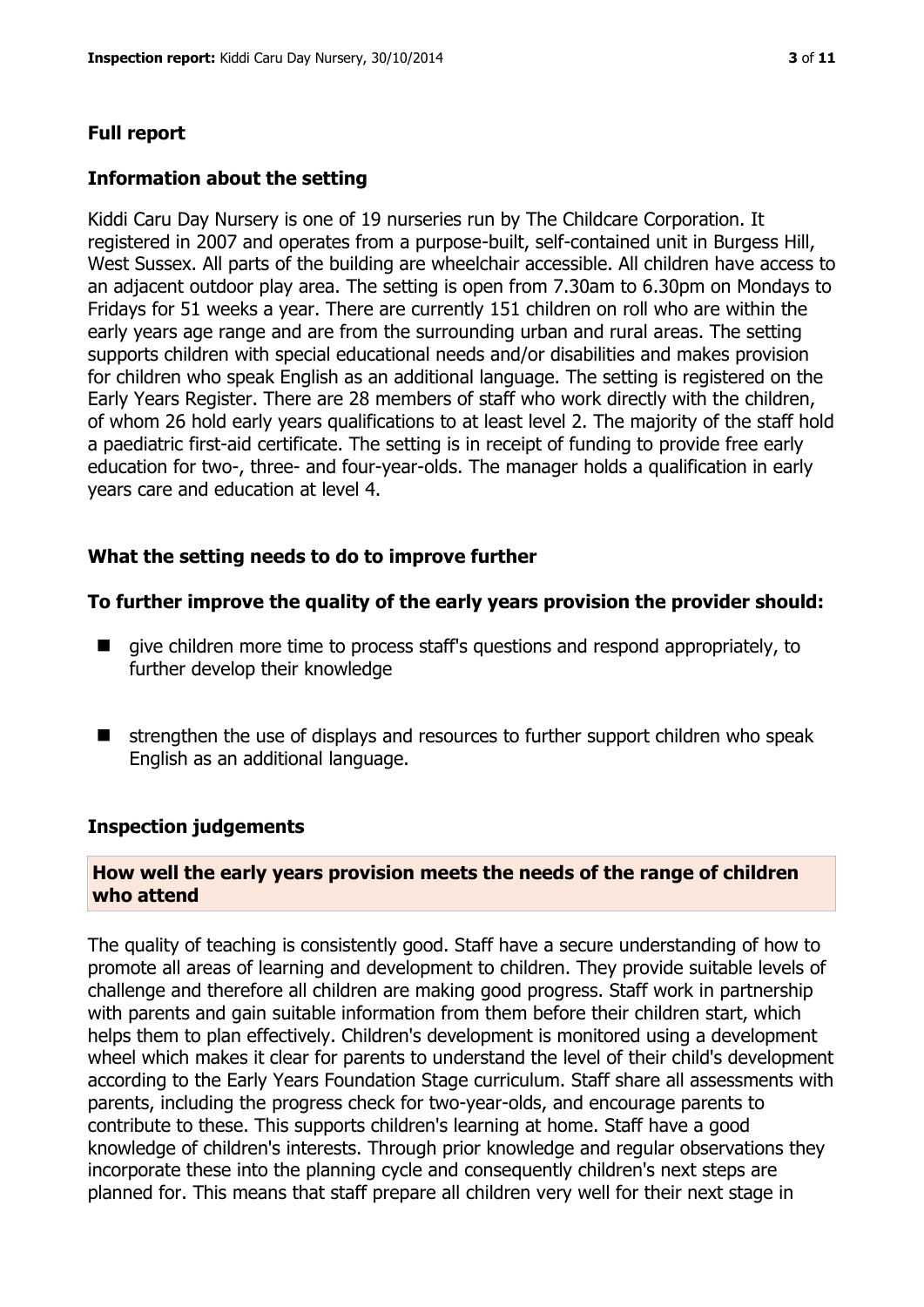learning and ultimately their move to school. Staff are quick to identify any gaps in children's development and target their support so that they are addressed to help children make good progress. There are signing systems in place to support communication with all children, but especially those who speak English as an additional language. Staff work closely with these parents to develop children's understanding and language skills. However, the staff do not make good use of displays and resources as aides to fully support children who speak a range of languages.

Children benefit from a wide range of activities which keeps them engaged, motivates them to learn and comprehensively covers all areas of learning. Babies showed good levels of confidence when exploring the sand tray during the inspection. To begin with, they showed caution and gently touched the sand but with staff reassurance and support they very quickly started to use pots which they filled and then emptied. Staff made sandcastles and counted them, which develops children's knowledge of simple number language. Staff skilfully narrated what the babies were doing, for example, 'You are filling the pot' and 'Does it feel cold on your toes?' This develops children's language development and supports them while they are independently exploring and making marks in the sand. Babies enjoyed climbing in and out of the ball pool, throwing the balls out, and laughing as they hit the floor. Staff encouraged the babies to kick the balls, which promotes their physical development and hand-eye coordination.

Staff encourage children to explore. Toddlers played in the water tray and staff asked children to recognise sea creatures, while offering gentle support to help them pronounce the names correctly. Children enjoyed exploring the sea creatures, having a go at saying the names and splashing them into the water. Children explored a large tray of cereal and pasta, using dinosaurs to stamp them through the tray. Staff asked children what noises they could hear, with responses such as 'It is crunchy!' They also asked children to describe what it feels like; 'It is hard.' This develops children's critical-thinking skills and language development. Children's early writing skills are encouraged during messy activities. Children made marks in shaving foam using different sized cars. Staff used descriptive words such as 'rolling' and 'squashing' which encouraged the children to explore the mixture and have a go for themselves. Staff continuously asked children to describe what it felt like, which further develops children's language development and critical-thinking skills. However, occasionally staff do not allow children time to respond to their questions, which means their current level of knowledge is not fully tested or extended.

Children's literacy development is encouraged throughout the setting. Babies enjoyed looking through textured books and feeling the different pages. Staff allowed the babies time to explore the books and used simple one or two word responses to describe what they were seeing. For example, 'Sheep, baa.' Staff allowed older children to select books for them to read. Children listened attentively to the story and staff encouraged children to relate to it. 'The mermaid is going to the circus, have any of you been to the circus?' This enables children to describe past events and recall information about their lives away from the setting. Staff make learning about numbers and mathematical language fun. When children played with dinosaurs in a tray of rice, staff asked children to find the big and little dinosaurs and put them into groups. Staff also asked children to put the little dinosaurs 'on top' and 'under' the big dinosaurs. This develops children's knowledge of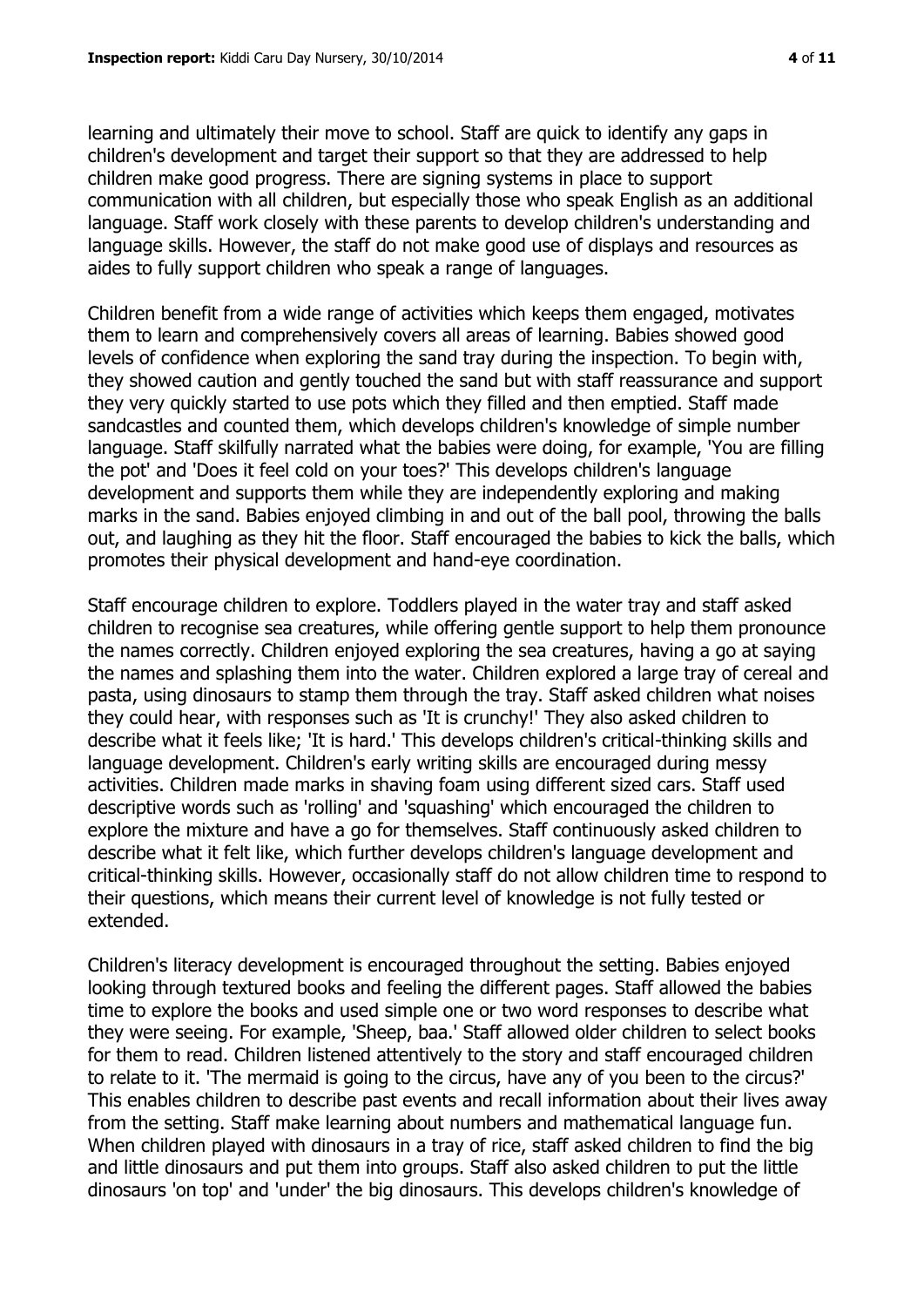positional language and concept of size. Children used different shapes and paint to make marks with. Staff asked children to recognise different colours and decide which shape they would like to use. Children were confident in recognising colours and shapes. Staff asked the children to tell them about their picture. 'This is my house, it is pink and I have made it a circle shape and the roof is a triangle.' Staff praise children's efforts which motivates them to learn.

#### **The contribution of the early years provision to the well-being of children**

Children are happy, confident and settled due to the strong relationship they have with their key person and all of the staff who care for them. Staff are sensitive towards babies' needs. They are quick to offer cuddles and reassurance when babies become upset. The staff have a good understanding of children's individual routines and recognise signs of tiredness and settle the babies to sleep to meet their needs appropriately.

All resources are at the children's level and signs display words and pictures, which promotes all children's independence. The rooms are bright and colourful with different areas for the children to explore. These include cosy corners with books, musical instrument area, various treasure baskets for them to explore sensory play, and role-play areas. Children's artwork is displayed at their level which promotes their self-esteem. Photographs of children's families are displayed on the wall, which helps children to settle and promotes language development when staff ask children to tell them about their pictures. These systems support children's emotional well-being.

Children begin to learn what staff expect from them. When climbing on a table, staff explained to children not to do this as they would hurt themselves if they fell and not to run inside as they may fall over. This helps children to have an understanding of how to keep themselves safe. The garden area is well risk assessed and different areas display red spot signs which means staff have to supervise the area more closely if children are using it. Children also understand that they have to be careful if they are in a red spot area, such as water play, playing on the decking area and climbing over the bridge. Staff discuss the importance of taking safe risks with the children, for example when using the climbing wall. Children are encouraged to take risks but also to keep themselves safe. Children understand that they have to walk up the stairs and hold the banister so that they do not fall over. Children behave well because staff are good role models. Staff praise children for being kind to their friends, which supports their social skills. Children understand that they have to use sand timers and take turns with their friends if they want the same toy.

Children show good levels of independence and knowledge of hygiene practices. They confidently wash their hands after taking part in messy activities. Staff support younger children and offer praise and encouragement, which promotes their confidence. Children throughout the setting take part in rolling snack time. This means that their play is not interrupted and they can choose when they want to eat. Children sit in small groups and select their pieces of fruit and vegetables from a varied selection. Pre-school children are encouraged to pour their own drinks and can choose from water or milk. Staff ask children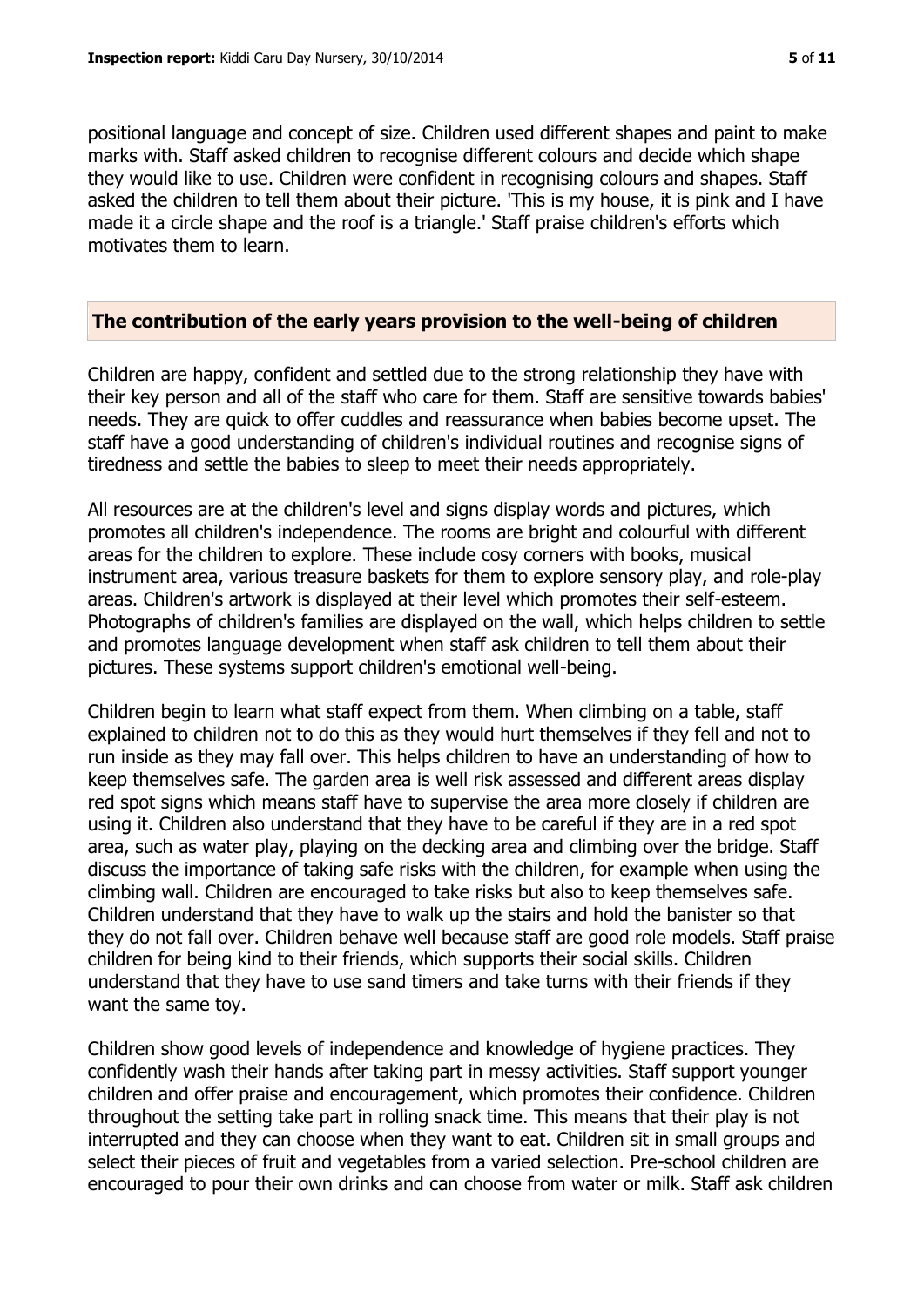why they think they should drink milk. Children respond 'It keeps us healthy and makes our teeth strong.' All food is prepared on site and the menus are created with advice given by a qualified nutritionist. This ensures that children benefit from a healthy and wellbalanced diet. Children's healthy lifestyles are encouraged by the staff. Children benefit from lots of play in the large outdoor area. The garden has many different areas such as a make-believe beach, story-telling corner, mark-making/writing area and music area. It is also big enough for children to use ride-on toys and run around chasing their friends, which promotes their gross physical skills. Children enjoy placing hoops on the ground and manoeuvring their bicycles and cars around them. Older children use chalks to draw on the tarmac. During the inspection, children drew pictures of their mummies and daddies and staff asked them to talk about their picture.

#### **The effectiveness of the leadership and management of the early years provision**

The management and staff have a secure knowledge of the safeguarding and welfare requirements and the learning and development requirements of the Early Years Foundation Stage. The manager and deputy are the designated persons for child protection and ensure their training remains up to date. The company's director of childcare is a qualified trainer and updates staff's safeguarding training every two years. In addition to this, the management team requests that all staff complete an annual quiz to test their knowledge on safeguarding procedures. This helps them to ensure that the staff keep children safe from harm. Staff have a secure understanding of how to record and report accidents and injuries. The majority of the staff hold a full and relevant paediatric first-aid certificate and were able to confirm their understanding of first aid procedures during discussion. This further ensures children's well-being and safety.

The recruitment systems in place are thorough and effective. The manager has attended training on safer recruitment to ensure the suitability of all staff. All staff complete an indepth induction programme which ensures they are aware of their roles and responsibilities. It also makes sure they are suitable to fulfil their job role. Regular supervision sessions take place where the staff member and manager highlight training needs and discuss strengths and weaknesses. The manager has a good understanding of staff's strengths and deploys staff appropriately to gain the best possible outcomes for children. The setting has completed their self-evaluation form and they update it every three months, as a minimum, to ensure that all changes and improvements are added. They use national guidance to assess their practice and provide a judgement for the quality of their provision. The management team understands the importance of evaluating their practice; they observe staff's interactions and monitor the implementation of activities. Management are confident in feeding back to staff and suggesting improvements. The manager works closely with the director of childcare and there are further plans in place to monitor the development of all children across all of the company's settings. This shows the commitment the setting has to improving their practice and ultimately the outcomes for children.

There are effective systems in place to share information about children's development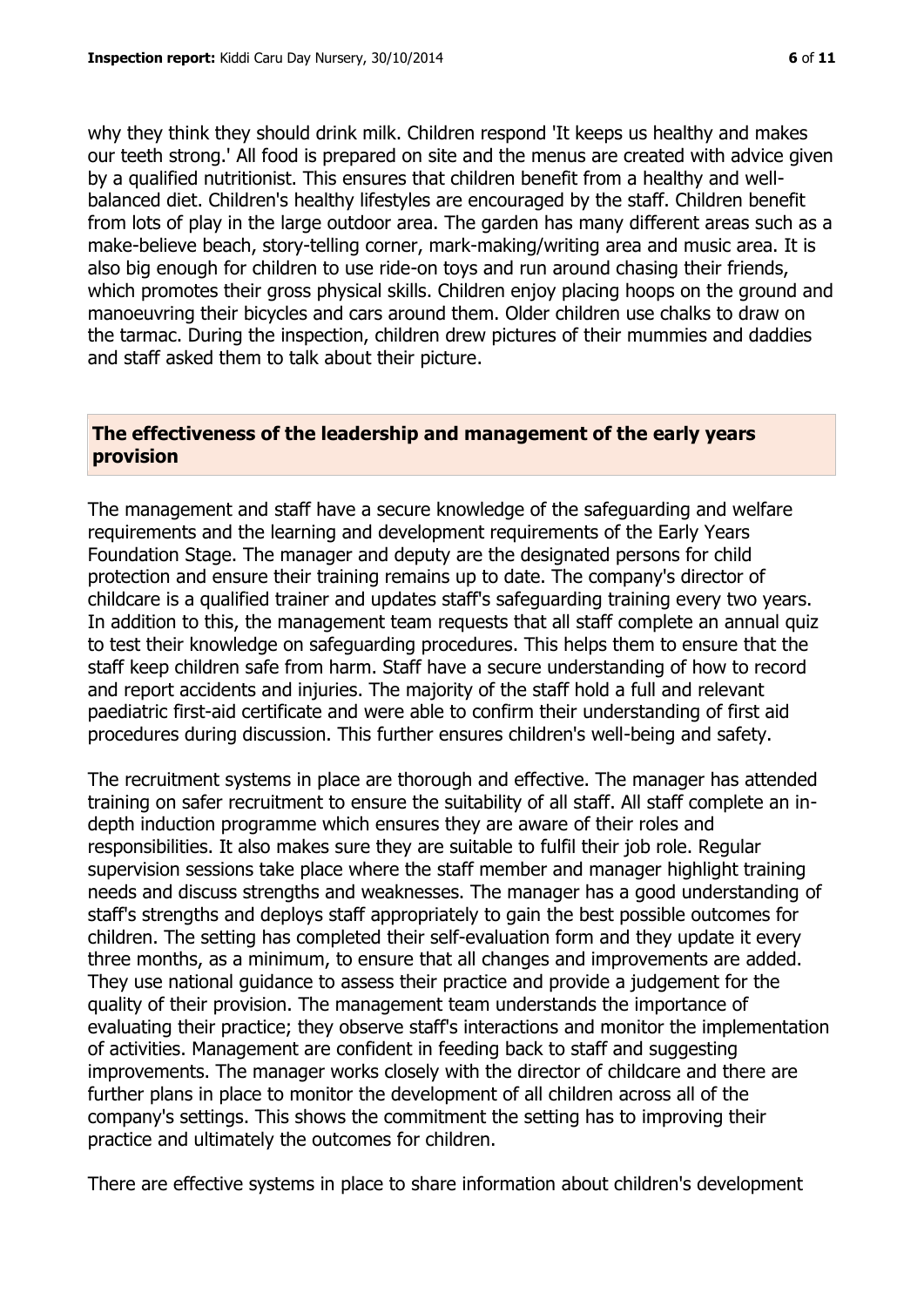with additional early years providers. Staff share children's development records and discuss their progress and next steps in learning. The manager invites teachers into the setting to observe the children and the key person also visits the schools to meet the teachers and view the environment. Staff discuss with children the sorts of activities they will do at school and the setting introduces these into their planning. The staff work with parents and ask if there is anything else they would like them to work towards before their child starts school. The setting sends out feedback forms to school once children have started. They ask questions about the children's school readiness and if there are any other areas they would like the setting to focus on for the future. This ensures children are fully prepared for their move to school.

The staff have positive relationships with parents. Staff provide daily handovers which detail the child's day and activities they have taken part in. The staff working in the younger children's rooms complete a written log, which parents have commented on that they like and find useful. Parents comment how approachable the management are and they can always speak to them if they have a query. The management team ensures they are available to parents on a daily basis. The office door is always open and they are happy to discuss queries at any time. Staff send pictures to the parents' via email if their child has struggled to settle that particular day to offer them reassurance. The manager sends out newsletters each month via email which means all parents can access relevant information regarding their child's room. There is also a Facebook page and a link on the main website which parents can access with a password with details of all of the setting's policies. Parent evenings take place every six months where the parents have a meeting with their child's key person and view their child's work and development folders. Social events are also held throughout the year for parents to attend. These systems help to ensure that parents feel included and that their feelings and opinions are valued. During discussion with some of the parents they stated how happy they were with the setting and commented on the warmness of the staff and how approachable they are. They are happy with how their children are developing and know that the staff have a good understanding of what their children like to do.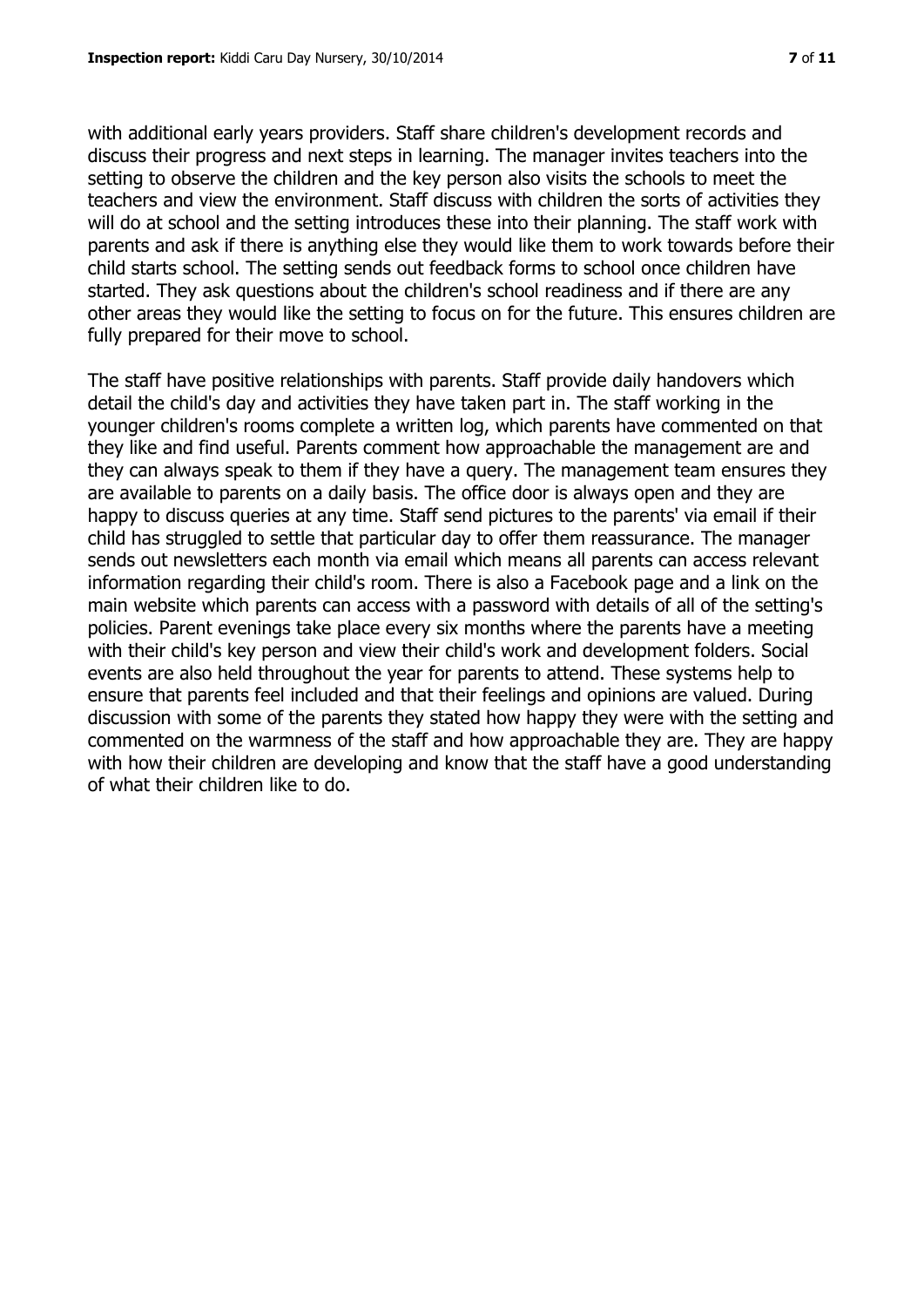# **What inspection judgements mean**

# **Registered early years provision**

| Grade   | <b>Judgement</b>               | <b>Description</b>                                                                                                                                                                                                                                                                                                                                                                                |
|---------|--------------------------------|---------------------------------------------------------------------------------------------------------------------------------------------------------------------------------------------------------------------------------------------------------------------------------------------------------------------------------------------------------------------------------------------------|
| Grade 1 | Outstanding                    | Outstanding provision is highly effective in meeting the needs<br>of all children exceptionally well. This ensures that children are<br>very well prepared for the next stage of their learning.                                                                                                                                                                                                  |
| Grade 2 | Good                           | Good provision is effective in delivering provision that meets<br>the needs of all children well. This ensures children are ready<br>for the next stage of their learning.                                                                                                                                                                                                                        |
| Grade 3 | <b>Requires</b><br>improvement | The provision is not giving children a good standard of early<br>years education and/or there are minor breaches of the<br>safeguarding and welfare requirements of the Early Years<br>Foundation Stage. We re-inspect nurseries and pre-schools<br>judged as requires improvement within 12 months of the date<br>of inspection.                                                                 |
| Grade 4 | Inadequate                     | Provision that is inadequate requires significant improvement<br>and/or enforcement action. The provision is failing to give<br>children an acceptable standard of early years education and/or<br>is not meeting the safeguarding and welfare requirements of<br>the Early Years Foundation Stage. It will be monitored and<br>inspected again within six months of the date of this inspection. |
| Met     |                                | There were no children present at the time of the inspection.<br>The inspection judgement is that the provider continues to<br>meet the requirements for registration.                                                                                                                                                                                                                            |
| Not met |                                | There were no children present at the time of the inspection.<br>The inspection judgement is that the provider does not meet<br>the requirements for registration.                                                                                                                                                                                                                                |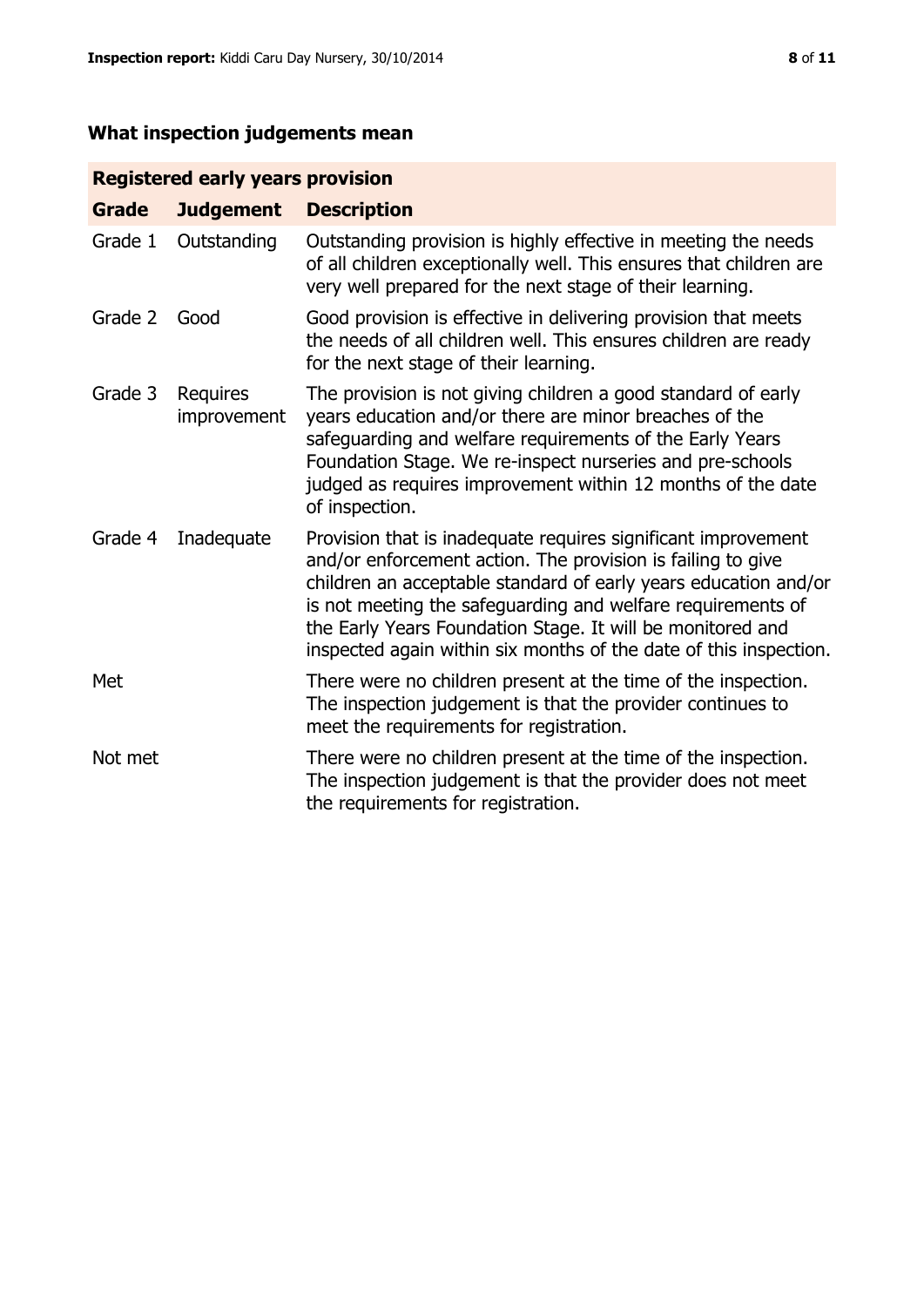#### **Inspection**

This inspection was carried out by Ofsted under sections 49 and 50 of the Childcare Act 2006 on the quality and standards of provision that is registered on the Early Years Register. The registered person must ensure that this provision complies with the statutory framework for children's learning, development and care, known as the Early Years Foundation Stage.

# **Setting details**

| Unique reference number       | EY357124                      |
|-------------------------------|-------------------------------|
| <b>Local authority</b>        | <b>West Sussex</b>            |
| <b>Inspection number</b>      | 828677                        |
| <b>Type of provision</b>      | Full-time provision           |
| <b>Registration category</b>  | Childcare - Non-Domestic      |
| Age range of children         | $0 - 5$                       |
| <b>Total number of places</b> | 103                           |
| Number of children on roll    | 151                           |
| <b>Name of provider</b>       | The Childcare Corporation PLC |
| Date of previous inspection   | 15/09/2009                    |
| <b>Telephone number</b>       | 01444 257 971                 |

Any complaints about the inspection or the report should be made following the procedures set out in the guidance *'Complaints procedure: raising concerns and making complaints* about Ofsted', which is available from Ofsted's website: www.ofsted.gov.uk. If you would like Ofsted to send you a copy of the guidance, please telephone 0300 123 4234, or email enquiries@ofsted.gov.uk.

# **Type of provision**

For the purposes of this inspection the following definitions apply:

Full-time provision is that which operates for more than three hours. These are usually known as nurseries, nursery schools and pre-schools and must deliver the Early Years Foundation Stage. They are registered on the Early Years Register and pay the higher fee for registration.

Sessional provision operates for more than two hours but does not exceed three hours in any one day. These are usually known as pre-schools, kindergartens or nursery schools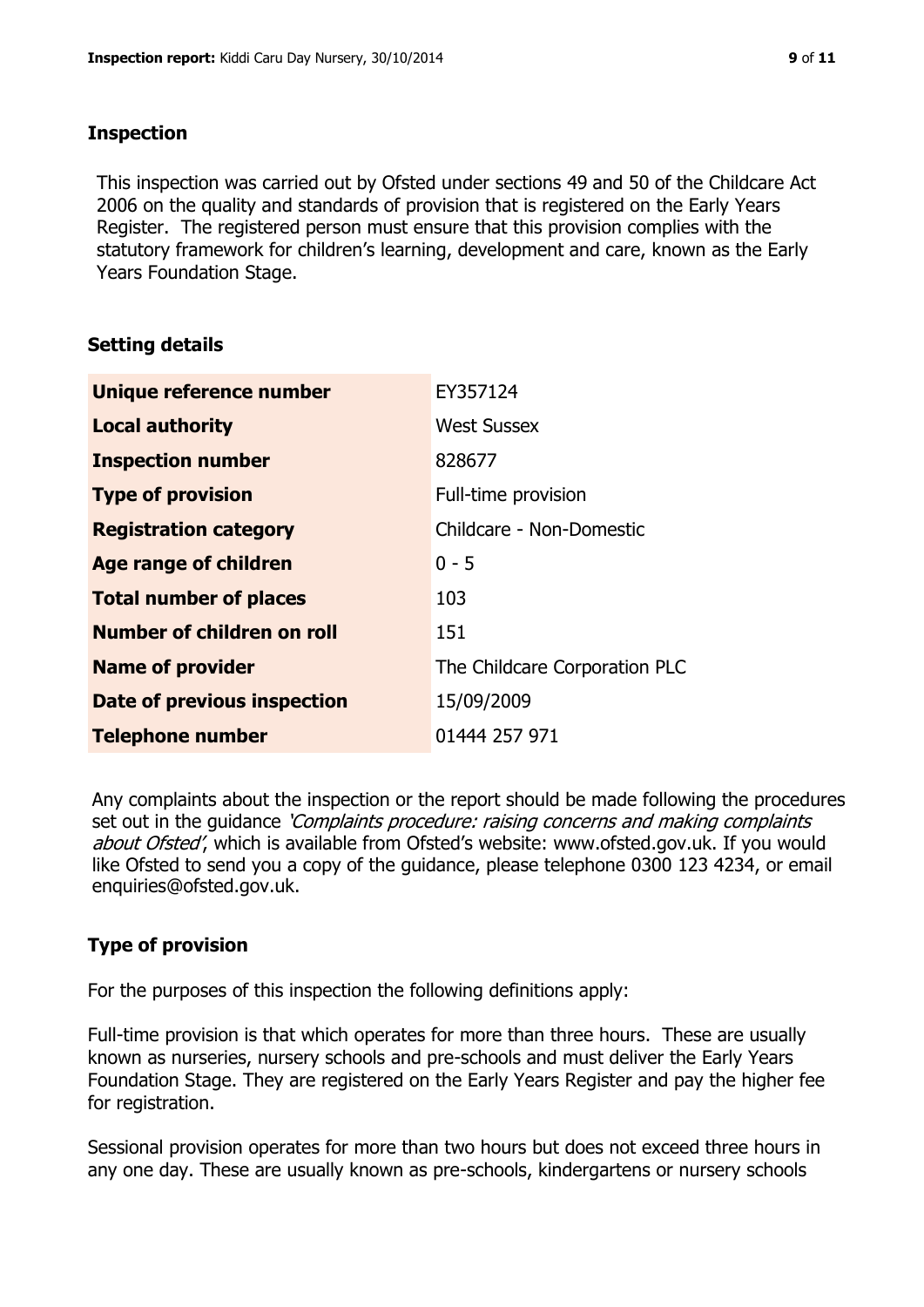and must deliver the Early Years Foundation Stage. They are registered on the Early Years Register and pay the lower fee for registration.

Childminders care for one or more children where individual children attend for a period of more than two hours in any one day. They operate from domestic premises, which are usually the childminder's own home. They are registered on the Early Years Register and must deliver the Early Years Foundation Stage.

Out of school provision may be sessional or full-time provision and is delivered before or after school and/or in the summer holidays. They are registered on the Early Years Register and must deliver the Early Years Foundation Stage. Where children receive their Early Years Foundation Stage in school these providers do not have to deliver the learning and development requirements in full but should complement the experiences children receive in school.